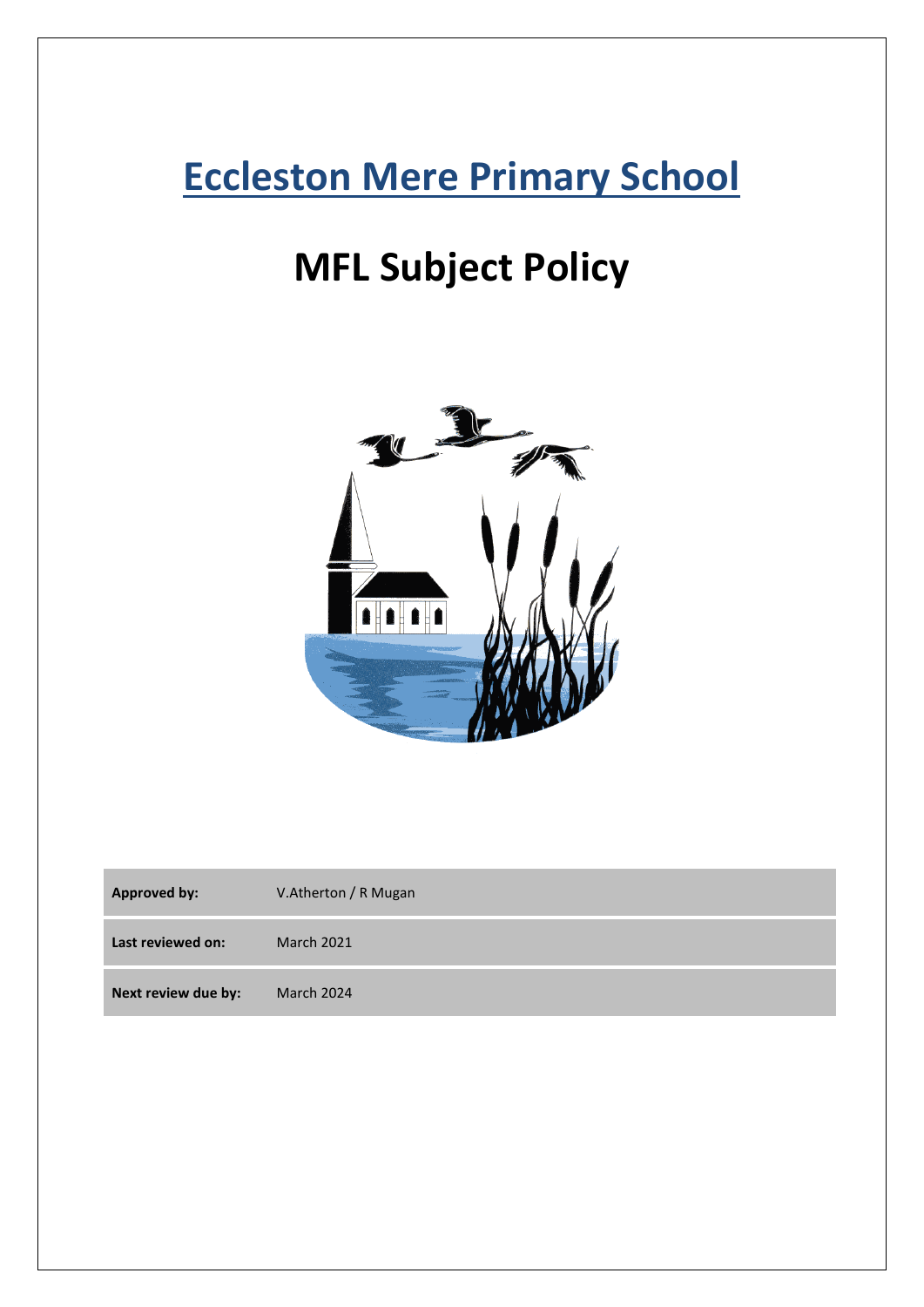#### Curriculum Intent

At Eccleston Mere, MFL learning will allow children to develop an interest in learning other languages. Children are enabled to express their ideas and thoughts on a range of topics in another language as well as being able to understand and respond to others both in written and spoken form. Our curriculum is designed to allow pupils to progressively develop their language skills from KS1 through to KS2.

## Effective teaching in KS1/KS2

At KS1, Children will have access to languages through rhymes, songs, simple phrases and vocabulary. The opportunities for speaking and listening will develop an awareness of other language and cultures.

At KS2, Children will continue to develop their spoken language skills and will also be introduced to the written word. They will begin to communicate Spanish by listening, speaking, reading and writing.

Teaching and learning will involve:

- Repetition using a variety of methods, including songs, games and role-play.
- The use of ICT is an integral part of Modern Foreign Language teaching. Linguascope is used to enhance children's learning.
- The use of the Internet provides children with a direct insight into other cultures and a method of communicating with other countries.
- Developing speaking skills in Spanish through conversation.
- Increasing awareness of patterns and sounds in Spanish.
- Highlighting Grammatical features of the language.

#### How work is evidenced

Children complete a range of speaking activities during lessons which is monitored by the teacher. Children also complete written work in KS2 which is recorded in folders.

#### Assessment

Teachers assess children's work in Modern Foreign Languages through class teaching, question and answers, role-play and marking. Children will be assessed termly using the Foundation Assessment grids.

## Marking and Feedback